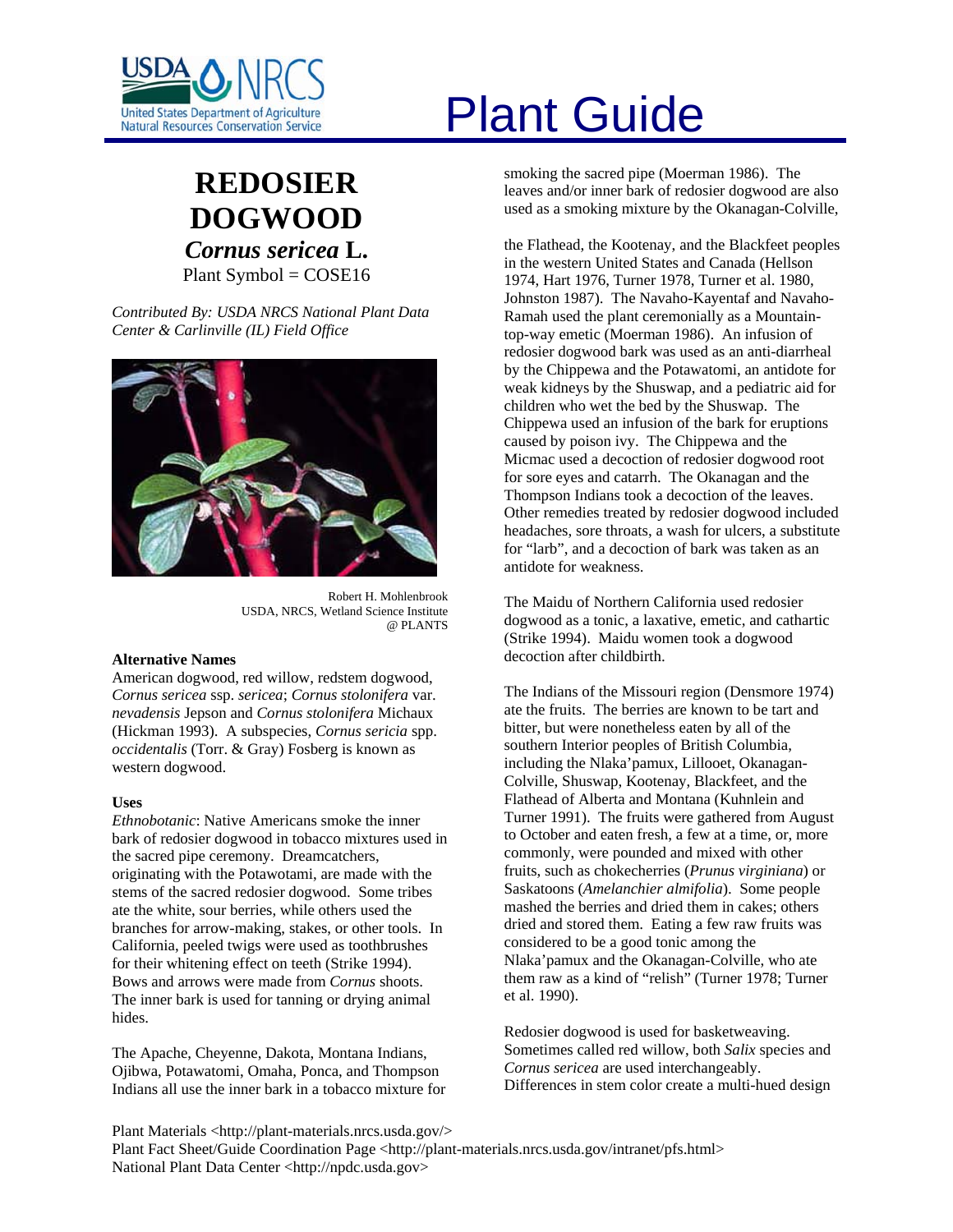element. Indian people from the mid-Columbia River used redosier dogwood to make "ribbons" for basket decorations (Schlick 1994). If gathered in the early spring, the bark will retain its deep red color when dried and could be mistaken for cherry. The Hidatsa, Arikara, and Mandan made twill plaited burden baskets with two-toned dark and light designs; these baskets were made of willow (*Salix nigra*), redosier dogwood, and boxelder (*Acer negundo*) splints (Turnbaugh et al. 1986, Hart 1976). Willow and redosier dogwood were used by the Cheyenne, Arapaho, Kiowa, Pawnee, and Teton Sioux to make a coarsely coiled gambling basket for dice.

The Ojibwa and the Chippewa used redosier dogwood bark as a dye. The inner bark was mixed with other plants or minerals and used to make a red dye, a light red dye, a black dye, and an ecru or "khaki" colored dye (Densmore 1974).

*Wildlife*: The fleshy fruits of dogwoods are very valuable to wildlife, particularly in the Northeast (Martin et al. 1951). The fruit ripens in late summer, and besides being available through the fall, some of the berries may persist on the plants into the winter months. Wildlife browse the twigs, foliage, and fruits. Birds known to eat the fruit include: wood ducks, eastern bluebirds, cardinals, catbirds, longtailed chats, crows, purple finches, yellow-shafted flickers, crested flycatchers, grosbeaks, kingbirds, American magpies, mockingbirds, crested mynah birds, orioles, robins, yellow-bellied sapsuckers, European starlings, tree swallows, scarlet tanagers, brown thrashers, thrushes, vireos, pine warblers, cedar waxwings, and woodpeckers. Game birds who eat both the fruits and buds include grouse, ringnecked pheasants, band-tailed pigeons, greater prairie chickens, bobwhite quail, and wild turkeys. The shrubs provide excellent nesting habitat for songbirds. Mammals that eat the fruit and foliage include black bear, beaver, mountain beaver, cottontail rabbits, raccoons, eastern skunks, squirrels, chipmunks, mice, and rats. Deer, elk, Mountain goat, and moose browse the twigs and foliage.

*Landscaping & ornamental*: Redosier dogwood is often planted as an ornamental, both to beautify the landscape and to attract birds. Dogwood is often used for landscaping and as a secondary plant in windbreaks.

# **Status**

Please consult the PLANTS Web site and your State Department of Natural Resources for this plant's

current status, such as, state noxious status, and wetland indicator values.

# **Description**

*General*: Dogwood Family (Cornaceae). Redosier dogwood is a woody deciduous shrub generally 1.4-6 m (4.6-20 ft) tall. The bark and twigs are reddish to purple and fairly smooth from autumn to late spring; after the leaves have fallen, the deep burgundy branches add color to the winter landscape. The bark, twigs, and leaves are bright green in spring through summer. The simple, opposite leaves are 5- 10 cm (2-4 in) long, dark green above and hairy and lighter-colored below, with smooth margins, rounded bases, pointed tips, and falsely parallel veins. Flowering occurs from June to August. The inflorescence is a cyme, with 2-3 mm (0.08-0.12 in) white to cream-colored flowers. The white berries are smooth on the faces, furrowed on the sides.

# **Distribution**

For current distribution, please consult the Plant Profile page for this species on the PLANTS Web site. Redosier dogwood has a wide distribution from California north to Alaska and throughout the country to the eastern United States south to Mexico. It generally grows at elevations below 2500 m.

#### **Establishment**

*Adaptation:* Redosier dogwood grows in soils that are saturated for at least a portion of the growing season. Redosier dogwood is common on the edges of lakes, ponds, within wetlands, and along streams. Not as tolerant of long-term root saturation as are some other shrubs, dogwood seems to prefer wetland margins where soils are nitrogen-rich, saturated, and shallowly inundated in the spring, and may be completely dry by late summer. It is tolerant of fluctuating water tables. The "osier" in redosier dogwood is derived from French, meaning "willowlike"; it is often called red willow because of its red stems.

*Propagation from cuttings:* Redosier dogwood can be started easily by division, french layering, and hardwood cuttings. To propagate suckers by division:

- Lift a root with suckers on it without disturbing the parent plant. Check that there are fibrous roots at the base of the suckers.
- Remove the suckering roots by cutting it off close to the parent plant. Firm the soil around the parent plant.
- Cut the main root back to the fibrous roots, then divide the suckers so that each has its own roots. Cut back the top-growth by about half.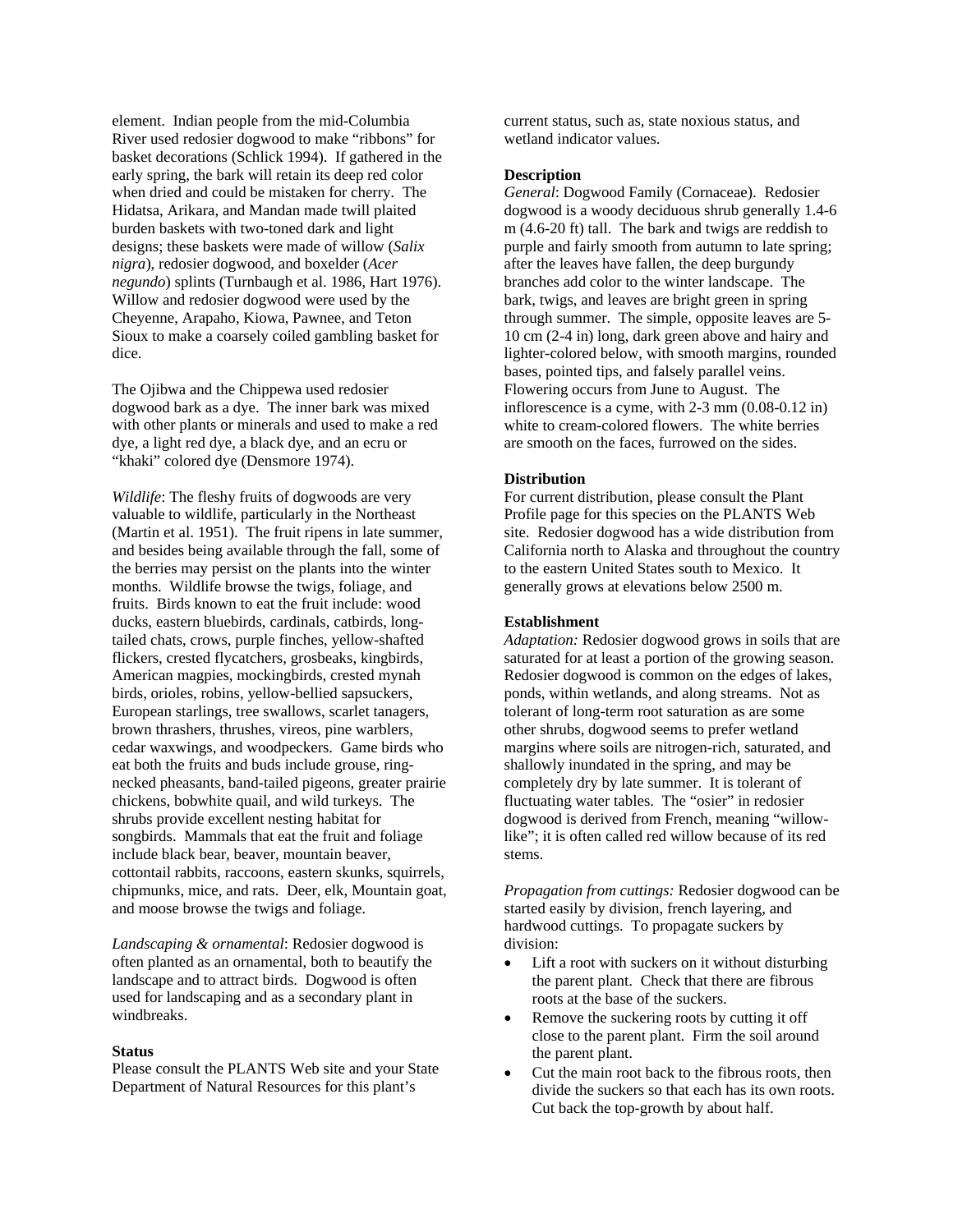- Treat each sucker or hardwood cutting at the base with IBA at 20,000 ppm liquid formulation to promote rooting. Alternatively, treatment with 2 percent IBA talc; this will promote rooting on both suckers and stem cuttings.
- Replant the suckers in open ground in prepared holes with good potting soil. Firm the soil around the suckers and water.
- Before growth starts in the spring, lift the plant. Break the clump into sections, retaining those with vigorous shoots and well-developed roots.
- Prune any damaged roots, and cut back the topgrowth by one-third to a half to reduce water loss. Replant the divisions in the open and water in dry weather.
- Ultimately, simply lift a suckering root, sever it from the parent plant, and then replant it in the open.

To ensure survival of cuttings or suckers through the following winter in cold climates, the potted cuttings should be kept in heated cold frames or poly-houses to hold the temperature between 0-7°C (32-45°F). Rooted cuttings that had shoot growth in the fall, but were not given nitrogen, had the best over-winter survival in a cold frame with microfoam.

*French layering*: Layering is a method where a stem is encouraged to develop roots before being removed from the parent plant.

- In spring, plant a rooted layer or young plant, label it, and grow it for a season. Then, in the dormant season, cut back the stem to within 3 inches (8 cm) of the ground.
- In the following spring, apply a balanced fertilizer at the rate of 2-4-oz/sq yd  $(60-110 \text{ g/sq})$ m). Space the stems evenly again; dropping each into a 2-inch (5-cm) deep trench. Peg down each stem and cover with soil, leaving the shoot tips exposed. Hill up all but 2-3 inches (5-8 cm) of the new shoots as they develop, until the mound is 6 inches (15 cm) high. Water as needed.
- After leaf fall, carefully fork away the soil from around the new shoots until the stems that were laid horizontally are exposed. Cut these flush with the basal area of the stems. Then cut the stems to separate the rooted sections. Pot these or plant them out in the open garden, and label them. The same redosier dogwood basal area may be used to propagate further layers.

*Propagation by seed*: Redosier dogwood is established easily from seed. The best germination is obtained if the seeds are gathered as soon as the fruit starts to color or ripen, from August to October. If

the seeds are allowed to dry out, it is best to remove seeds from the fruit and soak in water.

The best results are obtained from fall sowing of freshly harvested seeds. Fruits collected too late to sow in the fall should be stored, pre-chilled until the next season, and sown outdoors the following fall. To effectively condition the seed for germination, store for two months in moist sand at 5ºC for 90 days. After pre-chilling, expose the seeds to fluctuating temperatures from 12/72ºC for 10 days (Young and Young 1992). With some species, the warm stratification period may be replaced by mechanical scarification or soaking in sulfuric acid. Seeds sown in nursery beds should be covered with 0.25-0.5 in (0.6-1.25 cm) of soil. Fall-sown beds should be mulched during the winter.

# **Management**

Redosier dogwood is often coppiced in late fall after the leaves turn brown and fall off the stem. Cut all stems to approximately 2-3 in (5-8 cm) from the base before growth begins in spring. Apply fertilizer around the shrub to promote new growth, then apply mulch around the base. Coppicing stimulates the growth of new, vigorous stems whose deep burgundy color is especially vivid.

*Traditional resource management*: Redosier dogwood was traditionally tended by pruning or burning to produce long straight stems.

- Often basket weavers will prune many redosier dogwood stems, sometimes replanting the stems, so there will be nice straight basketry material the following year.
- Before gathering, offerings of thanks and prayers for permission to gather are given. Often tobacco or sage or other offerings are given before beginning to gather.
- Basket weavers process materials with their hands and mouths. Herbicides sprayed along streams have a much higher health risk for humans when they are processed and used for traditional materials.

Overgrazing, especially by livestock and big game, frequently changes plant species composition and growth form, density of stands, vigor, seed production of plants, and insect production. Livestock grazing can cause the replacement of bird and mammal species requiring the vertical vegetation structure of riparian habitat to species, which are ubiquitous in their habitat preferences. Previous heavy cattle grazing changed the bird and small mammal community composition in riparian areas through reduction of shrub and herbaceous cover.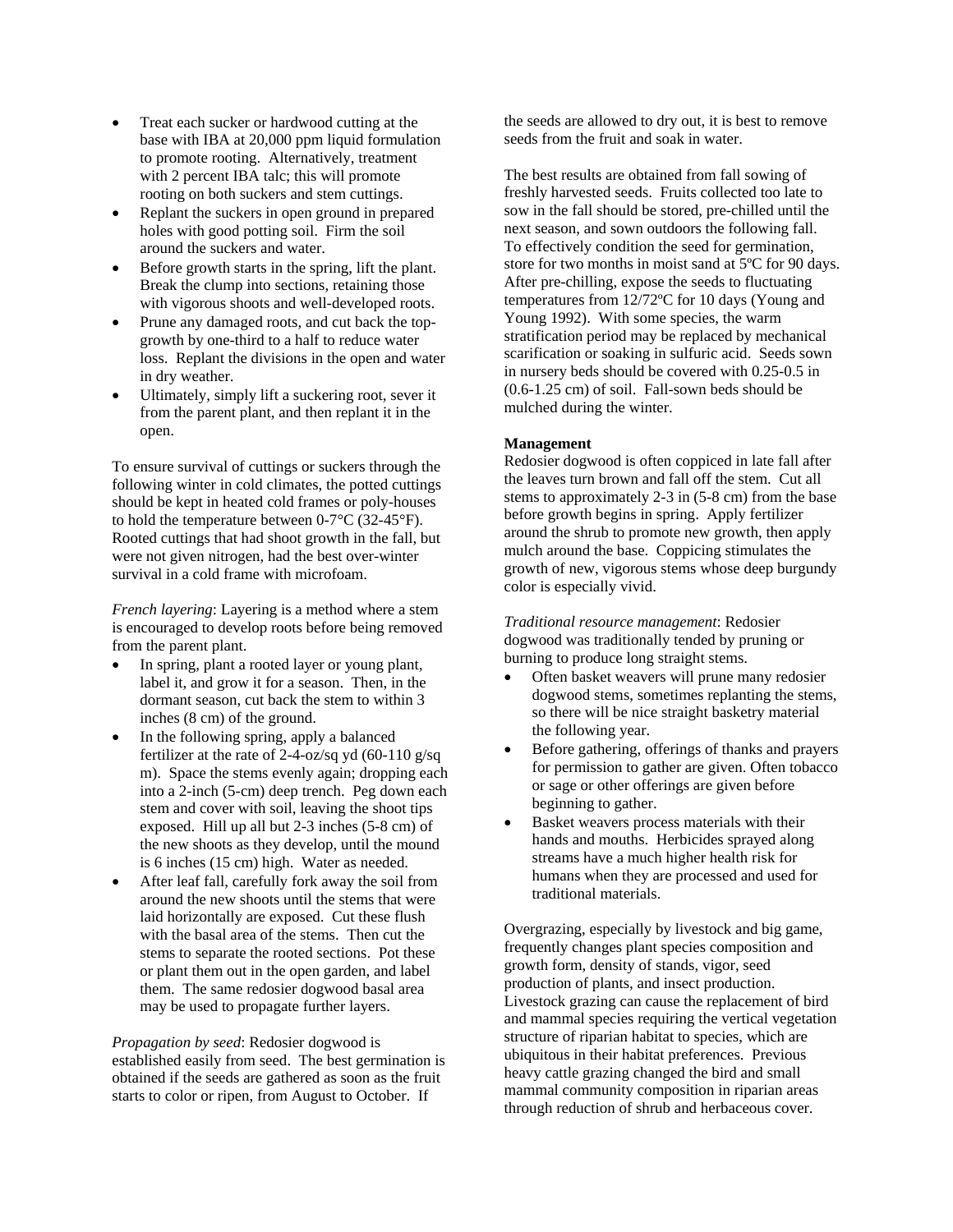# **Cultivars, Improved and Selected Materials (and area of origin)**

*Cultivars*: 'Alman's Compacta', 'Allamans', 'Bailey', 'Cardinal', 'Coloradensis', 'Flaviromea', 'Isanti', 'Kelseyi', 'Lutea', 'Ruby', 'Silver' and 'Gold', and 'White Gold' have been planted in the growing range of redosier dogwood.

Consult your local nurseries to choose the right cultivar for your specific landscape.

## **References**

Beichel, C., E. McDonald, & T. Cole (eds.) 1993. *Encyclopedia of gardening*. Dorling Kindersley. London, New York, Stuttgart. 648 pp.

Densmore, F. 1974. *How Indians use wild plants for food, medicine, and crafts*. Dover Publications, Inc. New York, New York. 397 pp.

Farley, G.H., L.M. Ellis, J.N. Stuart, & N.J. Scott, Jr. 1994. *Avian species richness in different-aged stands of riparian forest along the middle Rio Grande, New Mexico*. Conservation Biology 8: 1098-1108.

Fleishner, T.L. 1994. *Ecological costs of livestock grazing in western North America*. Conservation Biology 8: 629-644.

Gilmore, M. 1977. *Uses of the plants by the Indians of the Missouri River Region*. University of Nebraska Press, Lincoln, Nebraska.

Grinnel, G.B. 1962. *The Cheyenne Indians*. 2 vols. Cooper Square Publishers. New York, New York.

Hart, J.A. 1976. *Montana: native plants and early peoples*. Montana Historical Society, Helena, Montana.

Hartmann, H. T., D. E. Kester, & F. T. Davies, Jr. 1990*. Plant propagation principles and practices*. Prentice Hall, Englewood Cliffs, New Jersey. 647 pp.

Hellson, J.C. 1974. *Ethnobotany of the Blackfeet Indians*. National Museum of Man, Mercury Series, Canadian Ethnology Service Paper No. 19.

Hutchens, A.R. 1991. *Indian herbalogy of North America*. Shambhala, Boston and London. pp. 113- 117.

Isaacson, R. T. 1993. *Anderson horticultural library's source list of plants and seeds*. Anderson Horticultural Library. University of Minnesota Libraries. Minnesota Landscape Arboretum. 261 pp.

Johnston, A. 1970*. Blackfeet Indian utilization of the flora of the northwestern Great Plains.* Economic Botany 24:301-24.

Kinscher, K. 1992. *Medicinal wild plants of the prairie. An ethnobotanical guide*. University Press of Kansas. pp. 84-94.

Kunlein, H.V. & N. J. Turner 1991. *Traditional plant foods of Canadian indigenous peoples. Nutrition, botany, and use. Food and Nutrition in History and Anthropology Volume 8*. Gordon and Breach Science Publishers. 632 pp.

Martin, A.C., H. S. Zim, & A.L. Nelson 1951. *American wildlife and plants. A guide to wildlife food habits*. Dover Publications, Inc. New York, New York. 500 pp.

Mc Clintock, W. 1909. *Materia medica of the Blackfeet*. Zeitschrift fur Ethnologie: 273-279.

Mc Gregor, R.L. T.M. Barkley, R.E. Brooks, E.K. Schofield (eds.) 1991. *Flora of the Great Plains*. University Press of Kansas. 1402 pp.

Mc Gregor, R.L. 1968. *The taxonomy of the genus Echinacea (Compositae)*. University of Kansas Science Bulletin 48(4): 113-142.

Moerman, D.E. 1986. *Medicinal plants of native America*. *Research reports in ethnobotany, Contribution 2*. University of Michigan Museum of Anthropology. Technical Reports, Number 19. Ann Arbor, Michigan. pp. 156-158.

Schlick, M.D. 1994. *Columbia River Basketry*. *Gift of the ancestors, gift of the earth.* A Samuel and Althea Strowm Book. University of Washington Press, Seattle and London. 232 pp.

Smith, H.H. 1928. *Ethnobotany of the Meskwaki Indians*. Bulletin of the Public Museum of the City of Milwaukee 4(2): 175-326.

Stephens, H.A. 1973. *Woody plants of the North Central Plains*. The University Press of Kansas. 530 pp.

Stevens, L.E., B.T. Brown, J.M. Simpson, & R.R. Johnson 1977. *The importance of riparian habitat to migrating birds*. pp. 156-164. In: Johnson, R.R. & D.A. Jones (tech. coords.). *Importance, preservation*